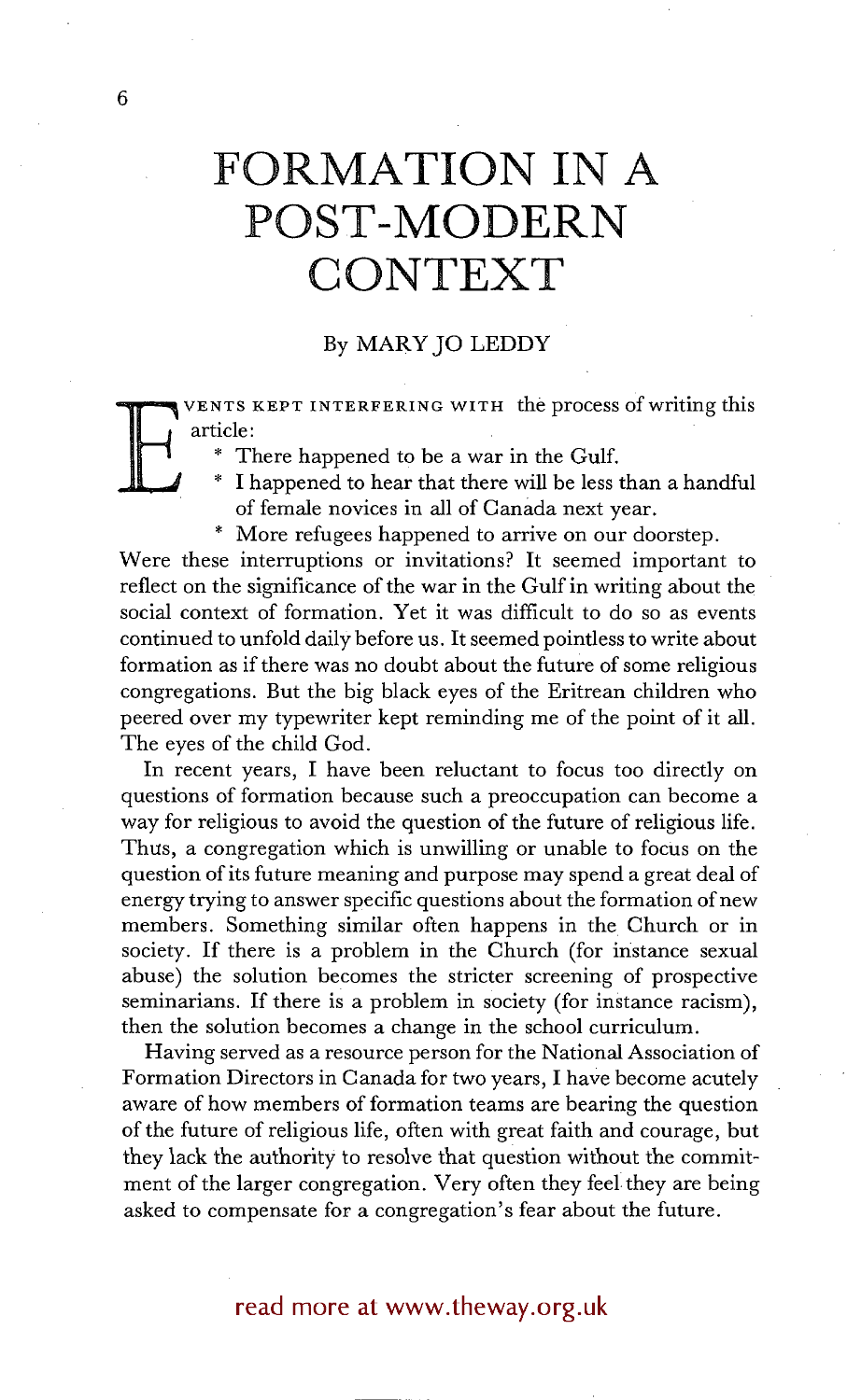In writing this article, I have no desire to add to the burden of the future already being placed on formation programmes. I do, however, want to explore the challenge that our socio-cultural context poses for all of us who want to be part of forming religious life for the future. Let us be clear: each of us has a choice of being part of that process of formation or not. This is not to say that the questions posed by the reality of new members are irrelevant. Sometimes they challenge a congregation (or at least some of the members) to consider the reality of its own future. Sometimes they invite us to be part of the process of forming the future of religious life.

Within the limits of this essay I want to reflect first on the postmodern context of religious life and then to discuss one particular shape of the crisis of meaning in the post-modern world. Finally, I want to consider the basis of meaning in religious life for the future.

#### *The post-modern world*

Sounding out the depths of the present has always been essential in the process of grounding religious life for the future. Such a sounding out is essentially an activity of faith. It has to do with discovering what resonates with the gospel and in identifying the dissonant chords which threaten to obscure the song of hope which religious life offers to the Church and to the world.

From where I sit, on a little plot of earth in a very western, very first-world culture, there seems so little which grounds the essentially gracious form of life which religious life is meant to be. A parched earth. A materialistic culture which has repressed the desires of the spirit every bit as much as the previous century repressed sexual desires. And yet it is this part of the world which so longs for those sprouts of the spirit to spring up and grow within it.

Elsewhere I have written about this context as one shaped by the reality of the decline of the North American empire.<sup>1</sup> It is an empire which has been politically shaped by the values of liberalism and economically driven by the dynamic of capitalism. It is not a healthy place for religious to be--at least uncritically. It is, nevertheless, the place where many of us are called to be. (It is a rare country in this world that remains outside the influence of the North American empire.) Yet, it is worth noting that something far deeper and broader than the North American empire is declining in this context. What is disintegrating is what has been called the vision of modernity, or the modern world.

It is the modern world which we as religious were so ready and willing to enter at the time of Vatican II. It was a world shaped by the ್ಡ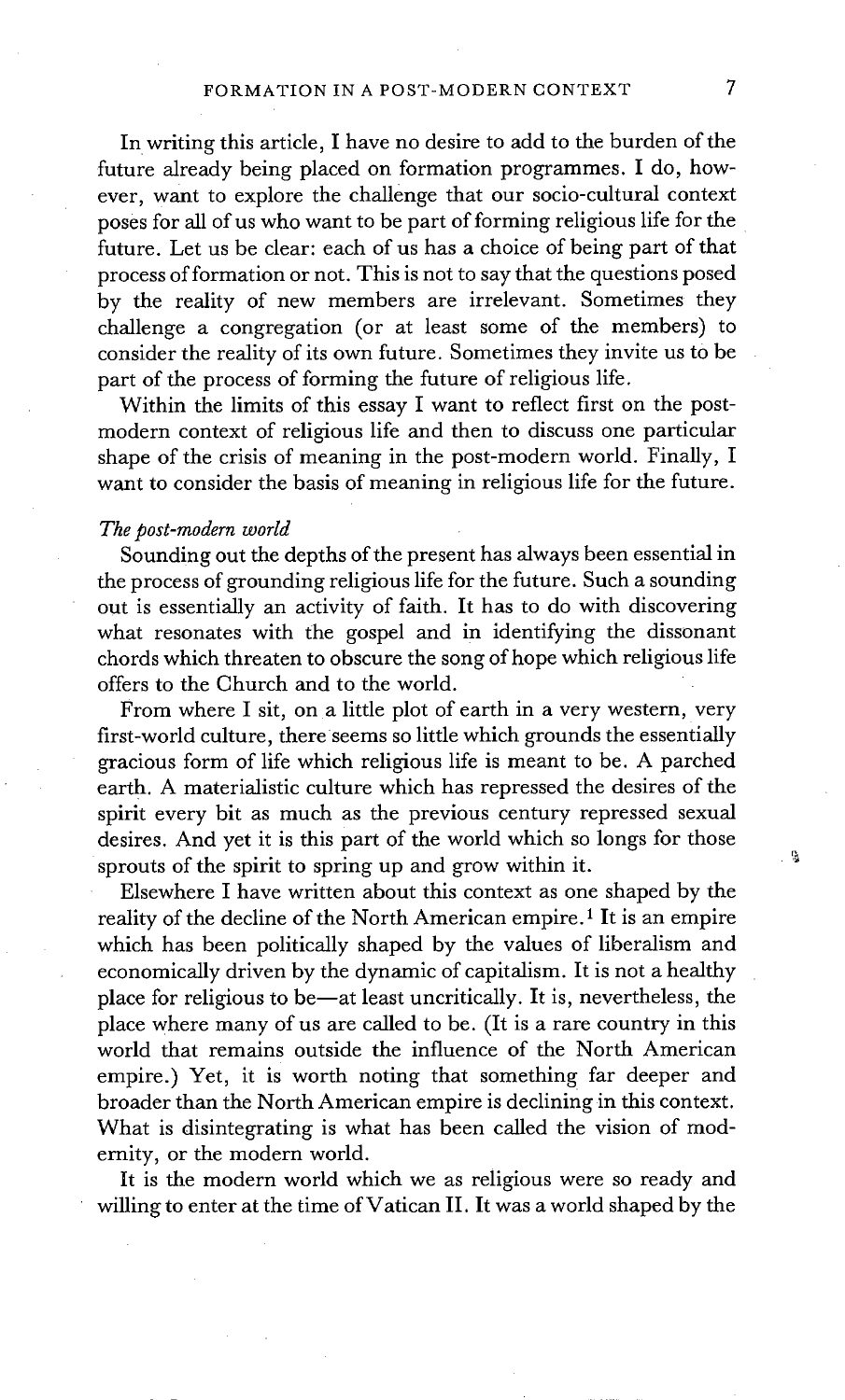Enlightenment, by a confidence in the human capacity to know the world through science and to shape it through technology. It was a powerful secular vision which exalted know-how and can-do and which promised liberation from the determinism of nature and the strictures of tradition. It celebrated spirit-the spirit of human inquiry and inventiveness. It promised progress. This modern vision was so powerful that the Church (and religious) spent about 200 years resisting its power, its promise and fascination. Yet, even as it was resisting this modern vision, the Church was subtly acknowledging its power.

At the time of Vatican II, the Church (and religious life) made an option to affirm what was positive in the modern world. All the various forms of resistance that had defined religious life (a different way of living, of acting, of being) were modified to make it more relevant to the modern world. Perhaps it was, as many said, the sign of a Church which had come of age. Perhaps it was a sign that we were no longer afraid of the modern vision of the world. Was this a sign that we were sure of our own faith or was it indicative of some intuitive recognition that the modern dream was losing its power? In any case, even if we were no longer so afraid of the modern world, we were still fascinated by it.

And now. And now. There are significant voices within the secular world and even within the Church which are recognizing that we are entering a post-modern world. Understanding this shift in world views has everything to do with the future of religious life.

The term 'post-modern' has been defined variously within different disciplines by diverse writers and thinkers. The meaning of postmodernism within literary criticism, for example, is different from but related to the way in which it is used in historical or philosophical discussions about the contemporary context. It should also be noted that the critique of modernity is not new nor has it been confined to the Church. It is possible, for example, to read British writers as diverse as Wordsworth, Dickens, Thomas Hardy and D. H. Lawrence as being among the early critics of the myths of modernity. In the United States, Ralph Waldo Emerson and Thoreau (New England Transcendentalists) would be early examples of thinkers and writers who sensed the intrinsic limits of the myths of modernity. 2

My own view is that the vision of modernity was definitively shattered not by thinkers but by the events of twentieth-century history. Auschwitz. Hiroshima. These two events have become

 $\cdot$  9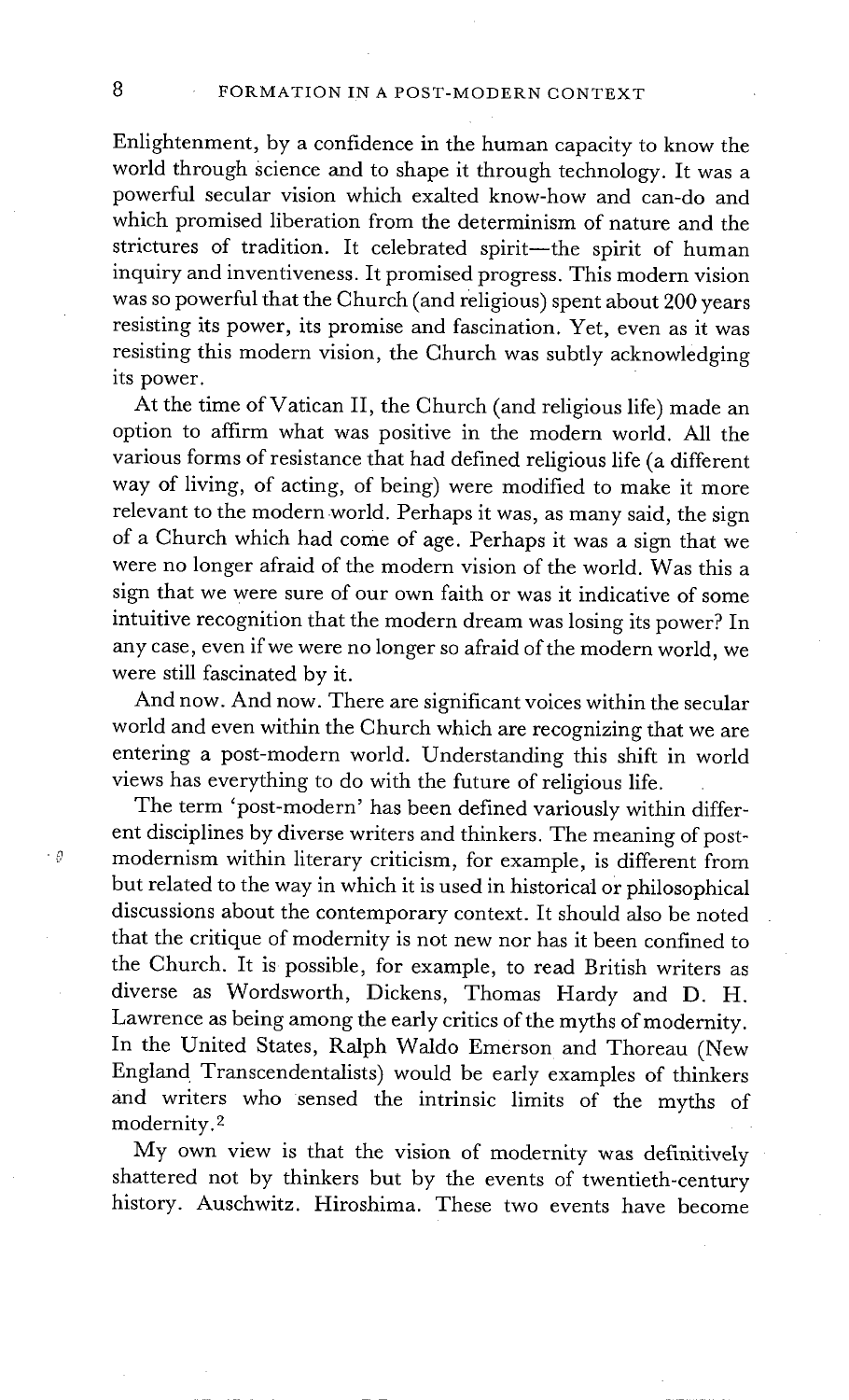challenges we are still grappling with. If this is what technology can do, can we believe in it? Can we still believe in progress in the face of such barbarism?

As the twentieth century unfolds even further, many more people are beginning to fear the effects of technology. Environmentalists have signalled the destruction to the biosphere which has resulted from the unfettered use of technology. Feminists are questioning the mode of domination which has developed along with the modern Vision. And perhaps more significantly, there are those who are questioning the vision of progress-the belief that tomorrow will always be better than today. A younger generation no longer believes that it will have a better life than that of its parents. The twin mythologies of mastery and progress, integral to the modern vision, are somewhat in doubt.

I say 'somewhat' because we have just witnessed, in blips and blurbs, the war in the Gulf which seemed to be a massive victory for technology and mastery. For those who have claimed that the modern secular vision is dead, there must at least be a pause for reflection. However, there is every reason to say that the war in the Gulf has been indicative of a western world which no longer believes in a creative and positive vision and which can only affirm itself through the creation and defeat of an 'enemy'. How many more wars will be generated to shore up our conviction that we can and must master the world through technology? As the myth of progress is challenged, the myth of mastery through technology becomes the only remaining way of asserting cultural predominance. As modern nations, once shaped by an overarching vision, now begin to disintegrate into collections of competing self-interests, war becomes a political necessity. As Stanley Hauerwas has put it: 'We are literally a people that morally live off our wars because they give us the necessary basis for self-sacrifice so that a people who have been taught to pursue only their own interest can at times be mobilized to die for one another'.<sup>3</sup> How many more wars will be 'necessary' to provide citizens of the west with some reason to go beyond their personal and economic self-interest?

### *The crisis of meaning in the post-modern world*

The war in the Gulf was indicative of the extent to which the modern vision can maintain itself only through the most coercive use of force. The creative power of modernity has exhausted itself. We are now realizing, or should realize, that the great overarching vision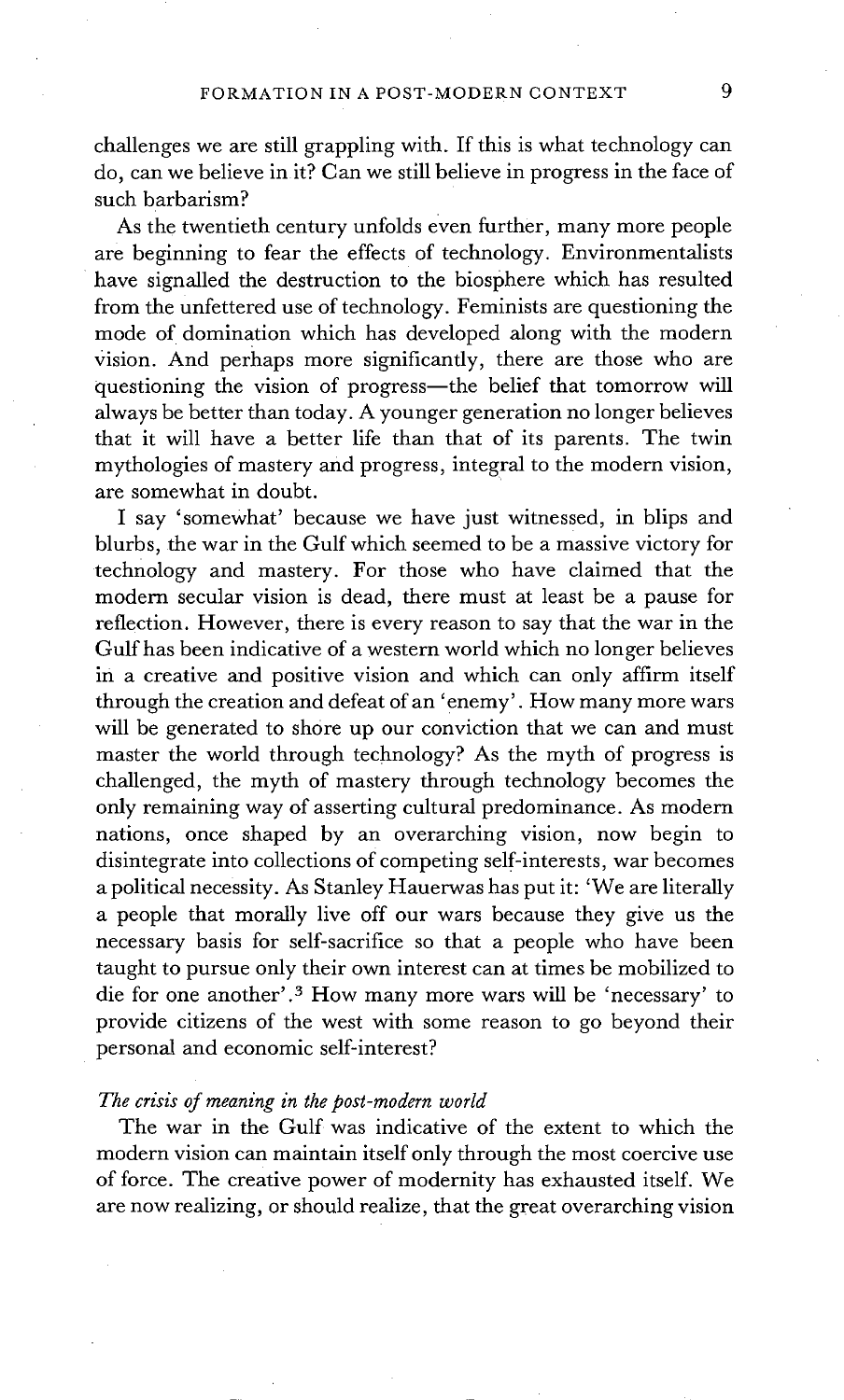of modernity, which was shattered in Auschwitz and Hiroshima, is now manifesting itself in the daily existence of the western world. The fragmentation of existence reflects the fragmentation of meaning in the western world. Within the secular world, there is no longer one large overarching vision of the world. What we are left with are fragmentary and often colliding insights, isolated achievements and the singular moments of glory or generosity. Within the Church we find ourselves similarly fragmented. Only few would pretend that Catholics are guided by a single and integrated vision of life and the world. We are sustained by fragments of a tradition, beautiful fragments, true fragments. But there is no whole greater than all these parts. Most Catholics return to mass on Christmas Eve and rejoice in the sense of mystery which is communicated through the sacraments. But they no longer sense the whole world as breathing with some mysterious significance. The day after Christmas, McDonald's is McDonald's. A hamburger is a hamburger and the more the better. Religion is for certain times and places, here and there, more or less and always in moderation. 4

And the Church, which had for so long identified itself as the bastion of resistance against a powerful modern vision, now finds itself wildly oscillating between a conservative resistance to a modern vision and a more liberal approach which affirms that modern vision--a vision which is persisting in a merely fragmentary way.

The very word 'post-modernism' is revealing. It is a word defined by the past. It is not a word defined by a vision of the future. And thus we as religious are caught in a conflict between a pre-modern and a modern Church. In some Way, these two phases in the life of the Church can and should be part of our identity as Catholics. However, our vocation as religious depends on our being able to locate ourselves in the struggles and the promise of the post-modern world.

### *Meaning what we say: the new mission to a post-modern world*

Religious have always actualized their deepest charism in historical contexts which were transitional, confused, fragmentary. Within these contexts, religious congregations were founded with a particular sense of meaning, a particular sense of meaning which was at once universal. My own sense is that questions about formation (which are also questions about the future of religious life) are intrinsically linked to the question of meaning in the Church and in the culture. If religious congregations are not groups constituted by meaning they soon become collectivities sustained by self-interest.5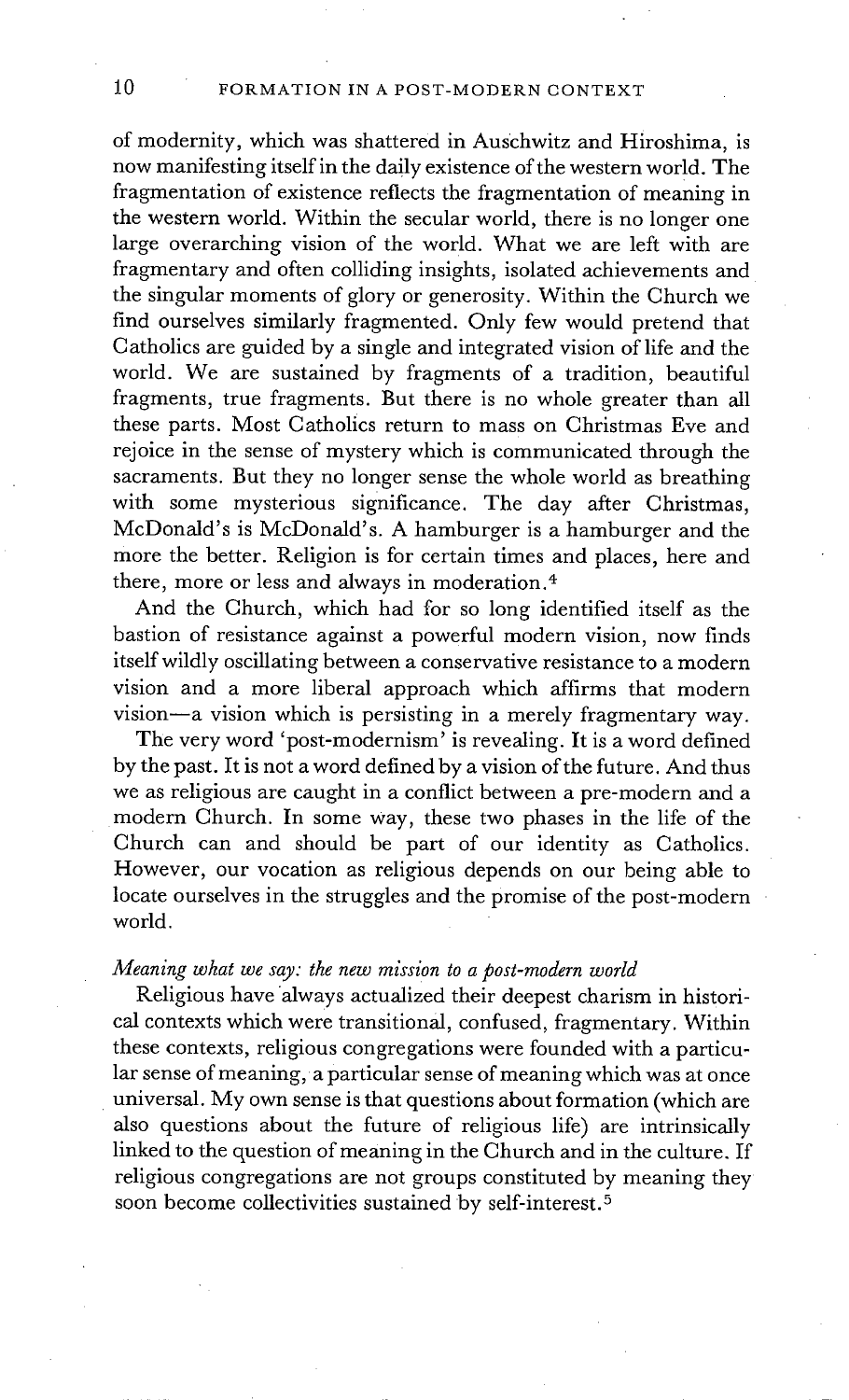Given the limits of this essay, I want to examine one particular way in which the crisis of meaning in the post-modem world manifests itself. My intuition is that entering into this crisis (and other manifestations of it) with our hearts and heads will awaken in some religious and in some Christians a new sense of mission in this time and in this place.

It is not that the post-modern world is totally lacking in meaning. It would be more appropriate to say that the fragmentation of meaning is often experienced as merely episodic meaning in the post-modem world. Meaning is something which happens intermittently. Our lives are starting to resemble a television series. Episode by episode the series 'grabs' its viewers. We are familiar with the characters and the situation within which they play their lives out. Yet, the series is so constructed that we can tune into only one episode and find it meaningful, we can miss many episodes and still find it possible to follow the drama. There is no underlying narrative to the television series just as there is no underlying narrative to give meaning to the history of the post-modem world or to the message of the Church. So people tune in and tune out.

Such a situation is ripe for propaganda-as we saw during the war in the Gulf. This war was an episode. It had very little connection with any historical reality which preceded it. The country of Iraq which had only recently been considered an ally in the American war against Iran was now classified as an enemy. It had very little relationship to what was to follow. It is now becoming apparent how little thought was given to the overall geopolitical implications of the war against Iraq. But who realizes this? Propaganda means that anything repeated often enough becomes true. We were fed a line in the war and we were hooked. When war becomes an episode, morally consequential thinking and feeling becomes more difficult. And what is true politically is also true personally. How many people are unable to treat their lives consequentially?

A culture which lives on episodic meanings is one in which it becomes ever more difficuk to lead consequential lives. It is a culture in which it becomes an increasing challenge to speak about a God who is a God of history, about a biblical narrative of sin and grace, about the person of Jesus who has become part of human history and transformed it forever. What seems less and less possible becomes more and more necessary. Can we religious discover and create a sense of meaning in this post-modern world? Not unless we first recognize the episodic quality of our own lives.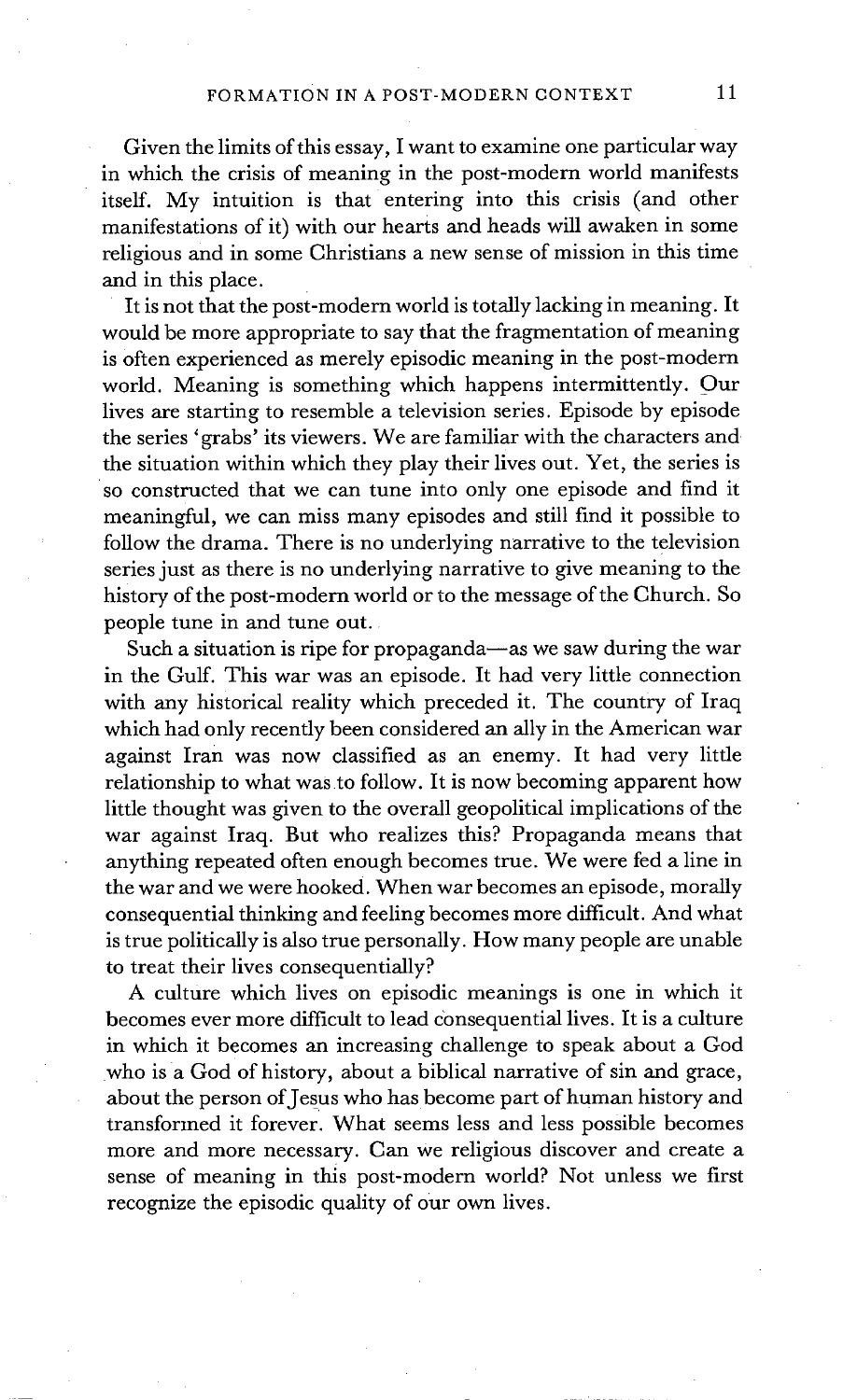The experience of episodic meaning, so prevalent in western countries which are inundated by the media, has shaped our spirits as religious far more than we know. How many of us have had 'meaningful experiences'--for a time-a meaningful retreat, a meaningful experience among the poor, a meaningful community experience, a meaningful relationship. These experiences are like chapters in search of a book. What we lack in our lives is a narrative structure which holds together all the various episodes of our lives. For many religious, the only constant throughout all the episodes of life is the self--not the deep and true self which is described by people such as Thomas Merton and Carl Jung, but the self-conscious construct of the ego.

In the past, that underlying narrative structure was supplied by the Church or by the nation. What we are left with now are pieces of stories and it seems almost entirely dependent on either psychological preference or political power which of those pieces will become 'relevant' at any particular time. The consequences of this are all too obvious. We see 'single issue' Catholics, 'single issue' politicians. We are becoming a Church that is a collection of stories, a collection of issues--but not yet a Church with a story to preach.

For those of us who desire to commit the whole of our lives for all of our lives, this is a serious situation. We will not be happy committing ourselves episodically, totally at times and partially at others. We will be quite miserable if we commit parts of our lives totally and leave other parts open for negotiation. We know this kind of low level misery in ourselves and in others:

\* the sister who is totally committed to teaching or to justice but who believes prayer is negotiable.

\* the brother who is totally committed to prayer during a sabbatical but who abandons it once work begins.

\* the priest who is totally committed to community as a priority one evening and then Operates as a lone ranger the rest of the week.

\* the novice who has a great experience working with the poor and who then enrolls in a massage course for another meaningful experience.

Unfortunately, one could go on.

In describing these examples of lives lived in episodes of meaning, I do not want to make moral judgements. What I am attempting to describe is not the weakness of individuals but the weakness of a culture, of a church culture, of a whole way of life.

Once we begin to unpack the various implications of living in a post-modern context, our questions deepen. Having seen the dark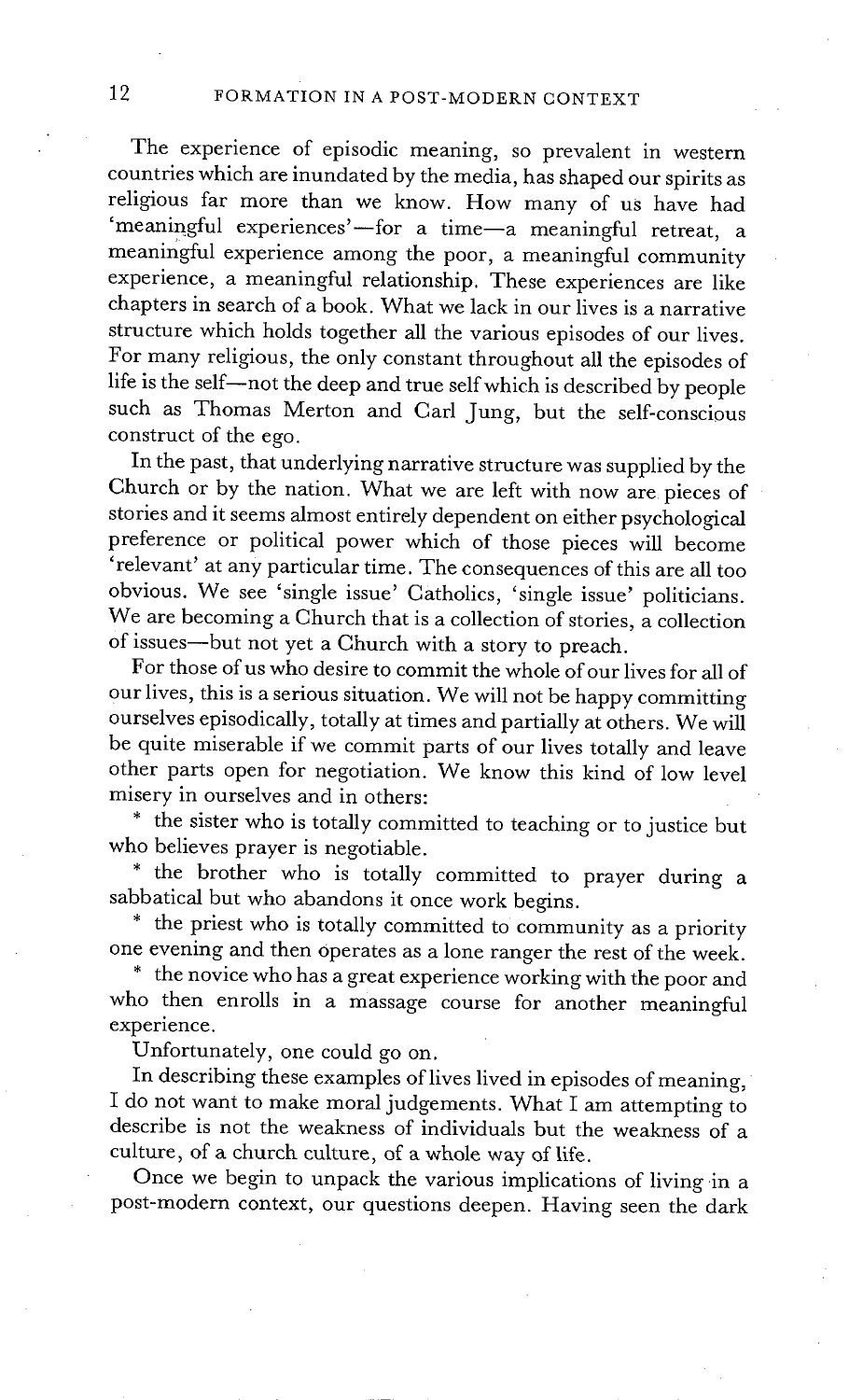side of the modern attempt to manufacture some meaning in our lives, we should be reticent about making up some kind of meaning for religious life at this time.

However, this at least can be said: We as religious will discover the meaning of our vocation if we begin to be challenged by the mission to the post-modern world. And we must believe that if we hear this challenge, then we have already been given the grace of responding to this challenge. This is the essential spiritual insight that is lacking in some of the current writings about the future of religious life. If we see the problems of our present situation, then this is already a grace and it means that God has already given us the inner strength to respond to this situation.

We can also affirm, in faith, that as Christians our meaning is ultimately based on a meaningful relationship with the person of Jesus. I recall a conversation with a friend of mine, a married woman with a new son. She is very busy, as is her husband. They get up, get the child ready for day-care, go to work, come home, make supper, get the child ready for bed, prepare for work the next day. 'Sometimes I just feel my life is just a collection of pieces', she said. The conversation would have been usual enough except for the fact that she went on to say: 'But what I love to do, later in the evening before I go to bed, is to go into my son's room and just look at him. I just love looking at him. And then all the fatigue falls away and I know the point of it all.'

The point of it all is a person. For us as Christians, this is always true. The point of it all is a Person not a project, not success.., not progress. The point of religious life is not our work, not our prayer, not our community. The point of our lives is the person of Jesus Christ who is the meaning in what we do, pray and live.

Needless to say, spiritually wise ones have always warned us that such talk about the person of Jesus risked becoming an abstraction, a creation of our imagination. How do we know we are following the real Jesus and not the idea of Christ? Baron von Hügel had some words of advice in this regard. He suggested that we could be more sure that we were following the real Jesus if we were involved in the service of the poor and if we were attending the Eucharist. Both actions involved a kind of corporality, a kind of corporateness, which helps to ensure that our relationship with the person of Jesus is indeed meaningful.

Of course, the service of the poor and even the celebration of the Eucharist has become far more problematic for us than it was in the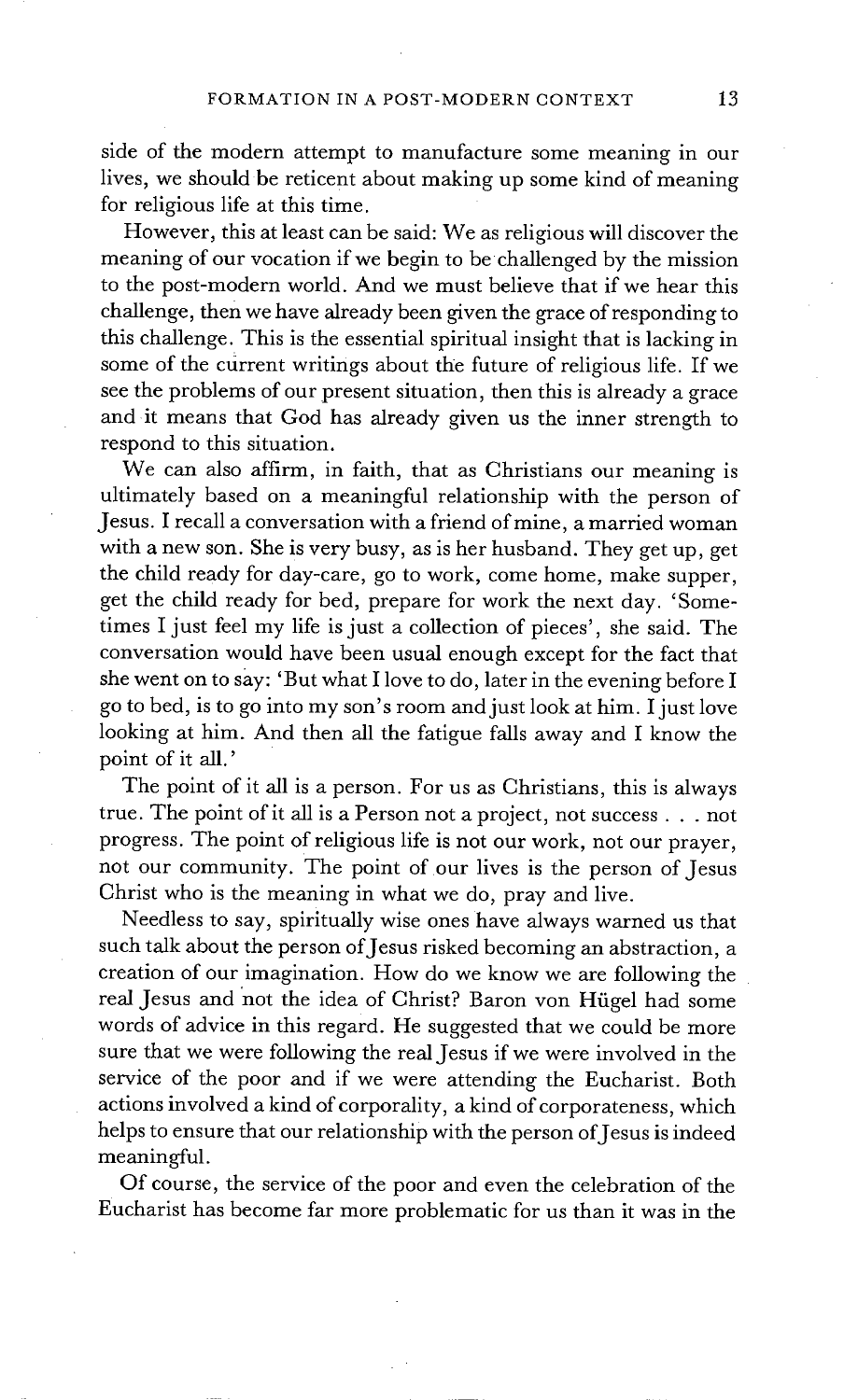days of Baron von Hügel. We are more aware of the various ideologies that can be present in both activities. Service of the poor and the celebration of the Eucharist do not automatically make sense in a Church in a post-modern world. Nevertheless, there is a wisdom in von Hügel's advice that we would do well to take to heart.

Over the past two years I have made speaking with and to younger -people a priority. They are not like the young people I hear talked about in religious formation circles. They are not wildly dysfunctional. They are not self-preoccupied or complacent. Those I have talked to are energetic, generous, in search of ways in which to channel their desire for commitment. They tell me that when they look at the Church they are not inspired.

'Why?' I asked.

'Because it doesn't mean what it says.'

As the conversation unfolded, a young man talked at length about the gap between the challenging and powerful statements made from the pulpit and in church documents. The problem was that there was very little evidence that what was said was being lived. Thus his sense that the Church lacked meaning. I have frequently reflected on this conversation. What young people say about the Church they also say about religious life. In the end, a crisis of meaning, such as that which exists within religious life, will only be solved by a profound conversion of life. Meaning makes sense when we live it. Our commitments say, to ourselves and others, 'I mean it.' 'We mean it.'

Perhaps the key question that all of us involved in forming the future of religious life must ask is: How must we live and act in order to mean what we say? There is no easier way, no other way. Philosophers and theologians can and should engage in discussions about the meaning of meaning. But for those of us who seek to be followers of Jesus in a post-modern world we must, like him, mean what we say with our lives.

#### **NOTES**

<sup>&</sup>lt;sup>1</sup> Cf my *Reweaving religious life: beyond the liberal model* (Mystic, Conn.: Twenty-Third Publications, 1990) and my *Say to the darkness: we beg to differ* (Toronto: Lester & Orpen Dennys, 1990).

<sup>&</sup>lt;sup>2</sup> For a fine survey of the intellectual critics and proponents of the idea of progress see Christopher Lasch, *The true and only heaven: progress and its critics* (New York: W. W. Norton & Company, 1991).

s Stanley Hauerwas and William H. Willimon, *Resident aliens* (Nashville: Ablngdon Press, 1989), p 35.